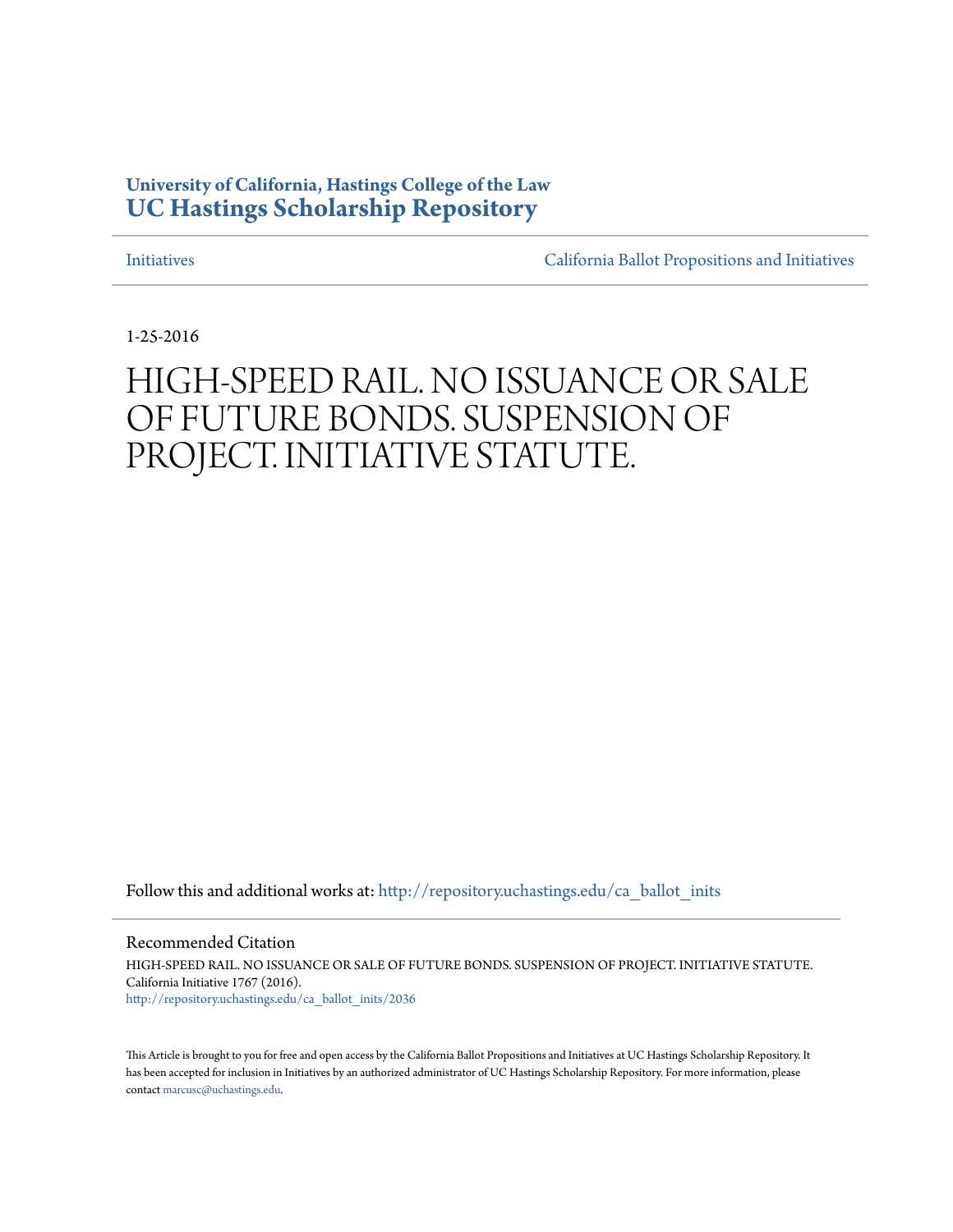**RECEIVED** 

**DEC 1 8 2015** 

December 14, 2015

INITIATIVE COORDINATOR ATTORNEY GENERAL'S OFFICE

Initiative Coordinator Office of the Attorney General State of California PO Box 994255 Sacramento, CA 94244-25550

Re: AG Initiative #15-0109 - Technical Amendment

Dear Initiative Coordinator:

With this letter we submit a proposed statewide ballot measure ("Stop the Train-to-Nowhere Act of 2016") in accordance with Article II of Section 10(d) of the California Constitution. We are the proponents of the measure and registered voters in the State of California.

These amendments are reasonably germane to the theme, purpose or subject of the measure as originally proposed.

Thank you for your time and attention.

Sincerely,

Robert Huff

George unn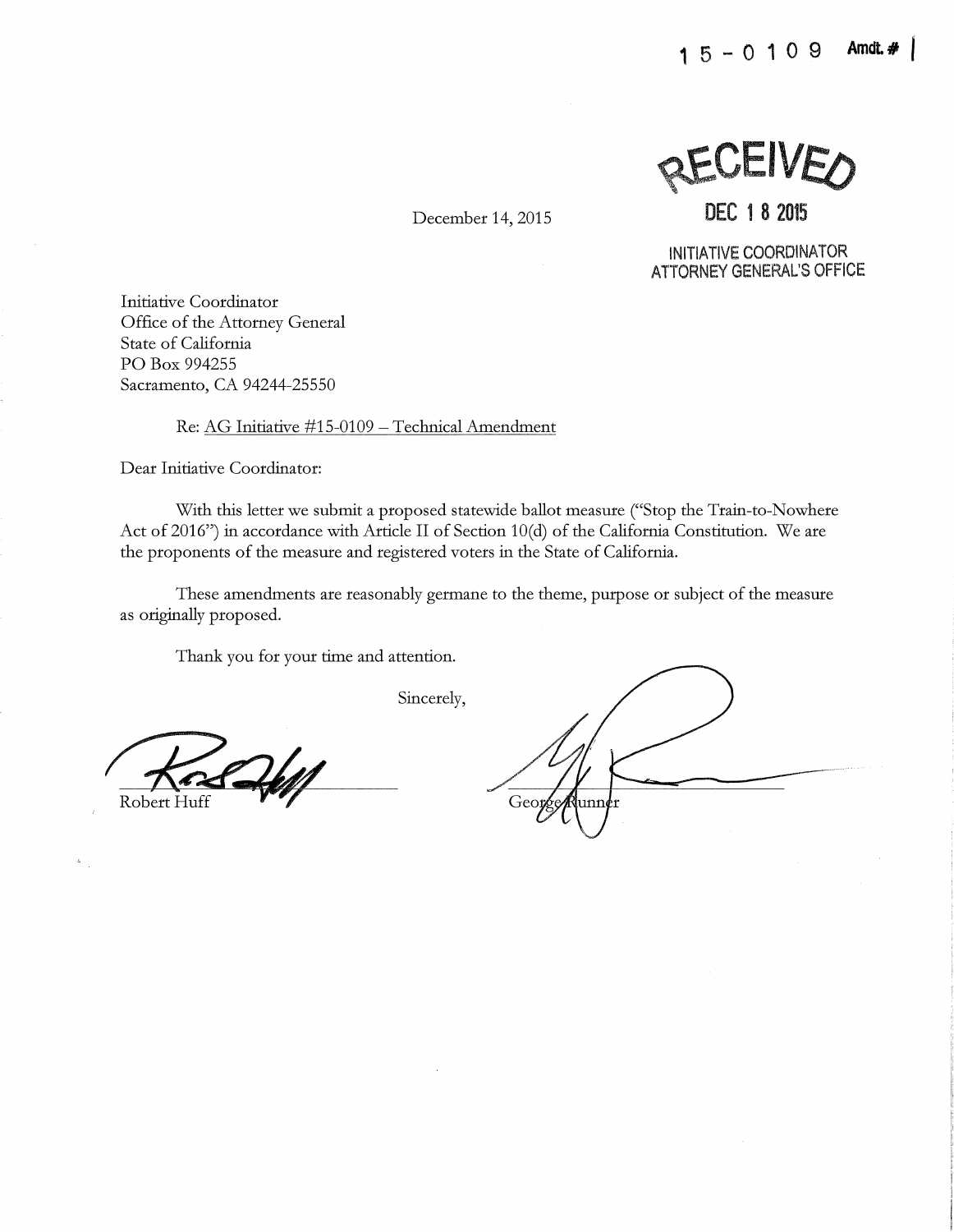# INITIATIVE MEASURE TO BE SUBMITTED DIRECTLY TO THE VOTERS

#### **SECTION 1. Title**

This initiative shall be known and may be referred to as the Stop the Train-to-Nowhere Act  $of 2016.$ 

#### **SECTION 2. Findings and Purposes**

#### **A. Findings**

(1) In 2008, the voters approved Proposition lA, which authorized the State of California to issue up to \$9.95 billion in bonds to construct a high-speed train system and established the framework and requirements that the system would be required to achieve.

(2) Since the passage of Proposition lA, the voters have learned that the high-speed train system will not be able to meet any of the requirements of that measure.

(a) estimated construction costs for the project have more than doubled;

- (b) promised travel times will be significantly longer;
- (c) travel speeds will be significantly slower than the "high speed" 200 miles-anhour speeds;
- (d) train routes will have intrusive impacts on communities and the environment;
- ( e) the project has obtained no commitments of private financing and will not be financially viable without significant ongoing public subsidies in the tens of billions of dollars; and,
- (f) technology advances have made obsolete the design concept approved by voters.

(3) Despite claims by the High-Speed Rail Authority that "California high-speed rail will connect the mega-regions of the state, contribute to economic development and a cleaner environment, create jobs and preserve agricultural and protected lands,"

- (a) the train currently is programmed only to connect the rural farm communities of Chowchilla and Shafter in Central California;
- (b) it will take longer to travel the distance between these rural communities by train than by auto;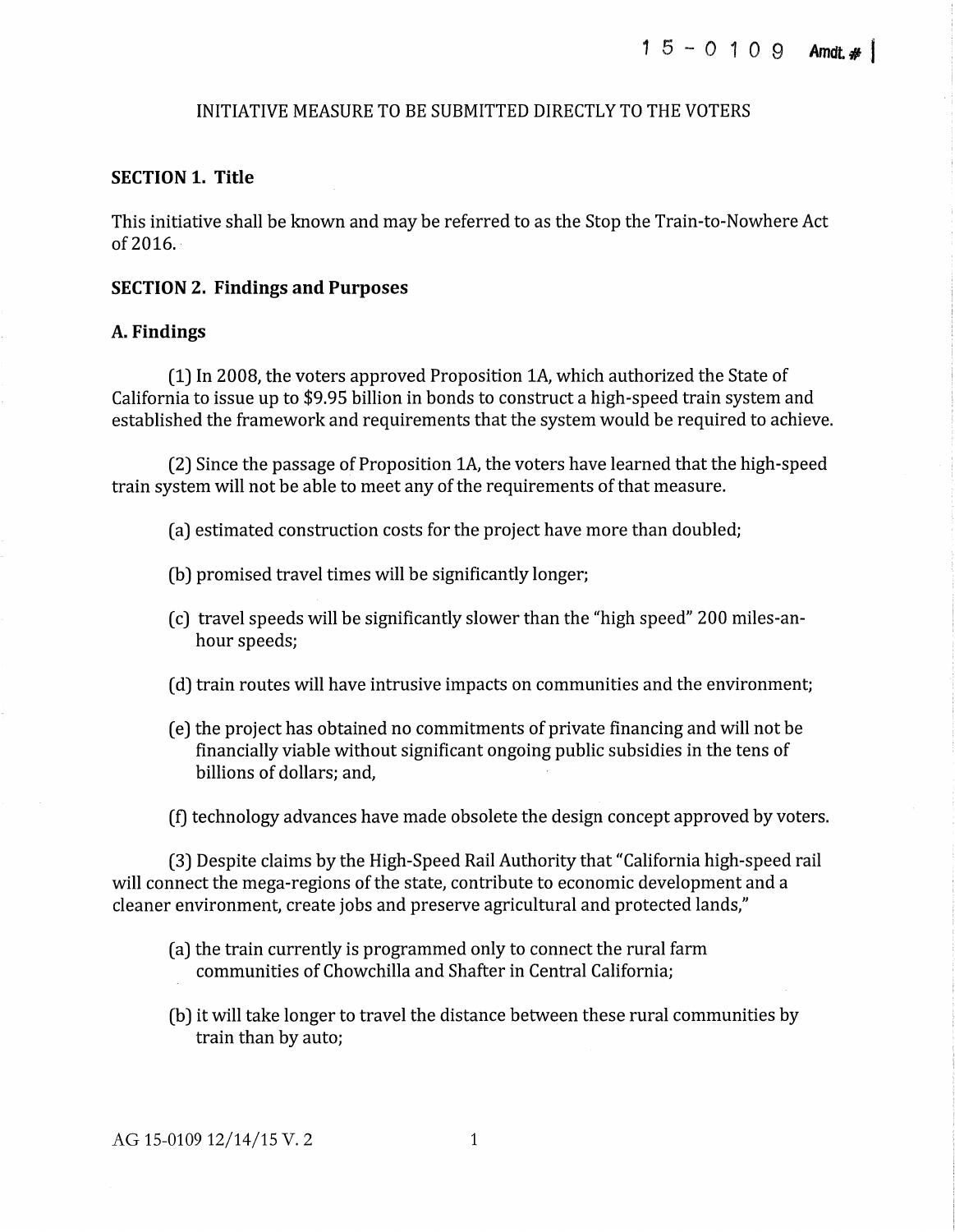- ( c) the most efficient prospective use of the train between Chowchilla and Shafter may be to transport prisoners between the state prisons currently located in or near those communities, hardly justification for such a mammoth project;
- (d) the project will seize long-established family farmland throughout the region;
- ( e) the current design targets low-income agricultural communities unfairly and disproportionally leaving those communities to bear the burden of the environmental and economic impacts; and,
- (f) the U.S. Congress has committed to provide no further federal funding for the project.

· ( 4) After the High-Speed Rail Authority solicited potential private and foreign government investment interest, these investors resoundingly expressed skepticism the project would ever be funded without substantial public subsidies and cast doubt upon further private financing of the venture.

#### **B. Purposes**

(1) Amend the Safe, Reliable High-Speed Passenger Train Bond Act to provide that no further bonds shall be sold for high-speed rail and rail-related purposes;

(2) Allow the High-Speed Rail Authority to continue to study the feasibility of completing the full route from San Francisco to Los Angeles with connections to Sacramento and San Diego, that would meet the specifications set forth in Proposition 1A, including design work, environmental studies, approvals, permitting, and research and development activities for the entire project, not for discrete segments of it, but may only carry out such activities if funded by continuing annual appropriations by the Legislature from state general funds and not from Proposition 1A bond funds.

(3) If such activities are not completed by December 31, 2025, or if the activities do not demonstrate both the originally-designed and voter-approved project's feasibility and budget, or both, the California High Speed Rail Authority shall be wound down and terminated.

( 4) Explicitly authorize the net proceeds received from outstanding bonds issued and sold prior to the effective date of the initiative to be redirected from high-speed rail purposes to any other purpose authorized by the voters in a separate vote at the same election as this measure; and

(5) If voters approve this initiative but fail to adopt, at the same election, another initiative redirecting high-speed rail bond net proceeds, require that any such bond net proceeds be redirected to retiring the debt incurred from the issuance and sale of those outstanding bonds.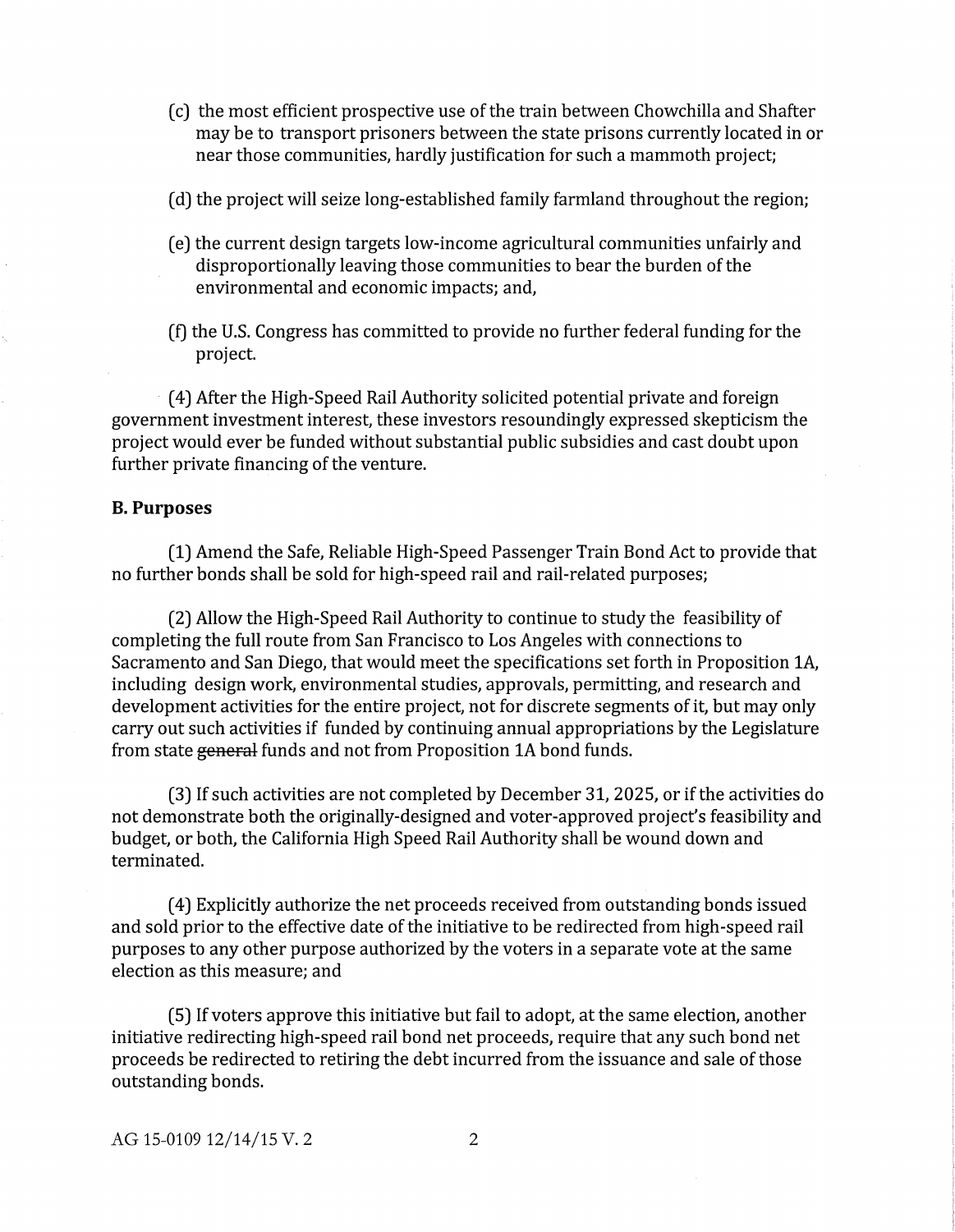#### **SECTION 3. Stop the Train-to-Nowhere Act of 2016**

#### **A. Amendments to the Streets and Highways Code**

#### **(1) Section 2704.045 is added to the Streets and Highways Code to read as follows:**

2704.045. Notwithstanding Section 2704.04, it is the intent of the people of California that no further bonds shall be issued and sold for purposes of Sections 2704.06 on and after the effective date of this section.

### **(2) Section 2704.096 is added to the Streets and Highways Code to read as follows:**

#### 2704.096.

(a) Notwithstanding any other provision of this chapter, no further bonds shall be issued and sold for purposes of Sections 2704.06 on and after the effective date of this section.

(b) Notwithstanding any other provision of this chapter, the net proceeds received from outstanding bonds issued and sold pursuant to Sections 2704.06 prior to the effective date of this section may be redirected from those high-speed rail purposes for:

(1) Any other purpose or use upon approval by the voters approving an initiative measure voted on at the same election as the initiative measure adopting this section; or

(2) If the voters fail to appropriate the net proceeds by adopting an initiative measure at the same election as the initiative measure adopting this section, then such net proceeds shall be used to retire the debt incurred from the issuance and sale of those outstanding bonds.

#### **(3) Section 2704.78 is added to the Streets and Highways Code to read as follows:**

2704.78.

(a) Notwithstanding any other provision of law, bond funds made available pursuant to Chapter 20 (commencing with Section 2704) shall not be expended for highspeed rail purposes, and no additional bonds shall be issued or sold pursuant to that chapter, on and after the effective date of this section.

(b) This subsection shall not preclude the use of bond proceeds for any other use approved by the voters in adopting an initiative measure at the same election as the initiative measure adopting this section.

(c) This subdivision shall not preclude the use of bond proceeds to retire high-speed rail bond debt to the extent authorized by law.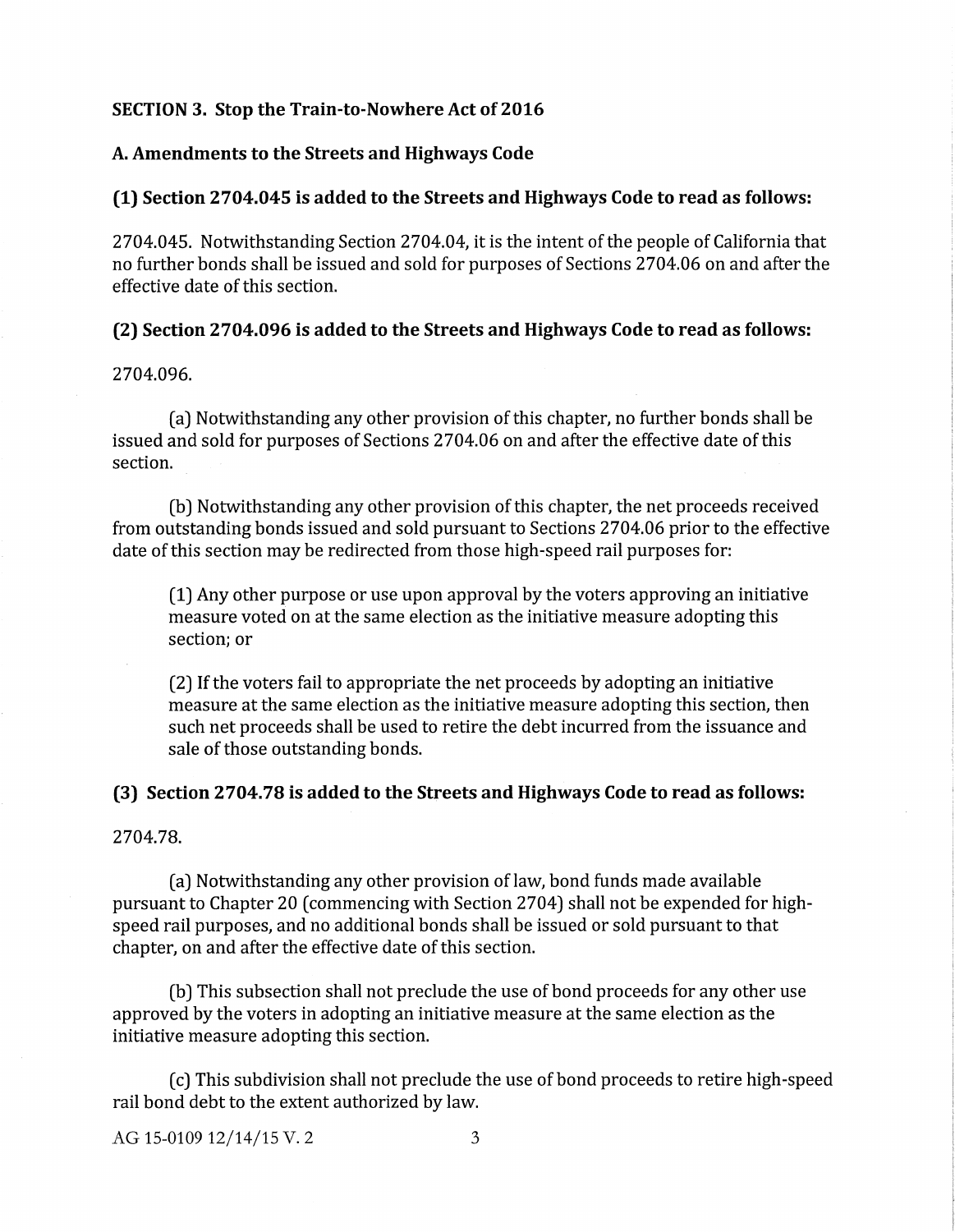#### **B. Amendments to the Public Utilities Code**

**(1) Chapter 6 is added to Division 19.5 of the Public Utilities Code to read as follows:** 

# **Chapter 6. Restrictions on Authority Operations**

# **Article 1. Definitions**

185600. Definitions.

For purposes of this Chapter:

(a) "Net proceeds" means the proceeds of bonds issued and sold pursuant to Sections 2704.06 of the Streets and Highways Code and deposited in the High-Speed Passenger Train Bond Fund created by Section 2704.05 of the Streets and Highways Code.

(b) "Enforceable obligation" means:

(1) bonds issued pursuant to Sections 2704.06 of the Streets and Highways Code, including the required debt service, reserve set-asides and any other payments required under the indenture or similar documents governing the issuance of the outstanding bonds of the Authority;

(2) loans of money borrowed by the Authority for a lawful purpose;

(3) payments required by the federal government, preexisting obligations to the state or obligations imposed by state law, or legally enforceable payments required in connection with the Authority's employees, including but not limited to, pension payments, pension obligation debt service, and unemployment payments;

( 4) judgments or settlements entered by a competent court of law or binding arbitration decision against the Authority;

(5) any legally binding and enforceable agreement or contract that is not otherwise void as violating the debt limit or public policy;

(6) contracts or agreements necessary for the continued administration and operation of the Authority, to the extent permitted by this Chapter.

# **Article 2. Suspension of Authority Activities**

185610. Notwithstanding any other provision oflaw, including but not limited to Chapters 1 through 5 of this Code, and Chapter 20 of Division 3 of the Streets and Highways Code, except as provided in Section 185614, commencing on the effective date of this Chapter, the Authority shall not have the authority to, and shall not, do any of the following: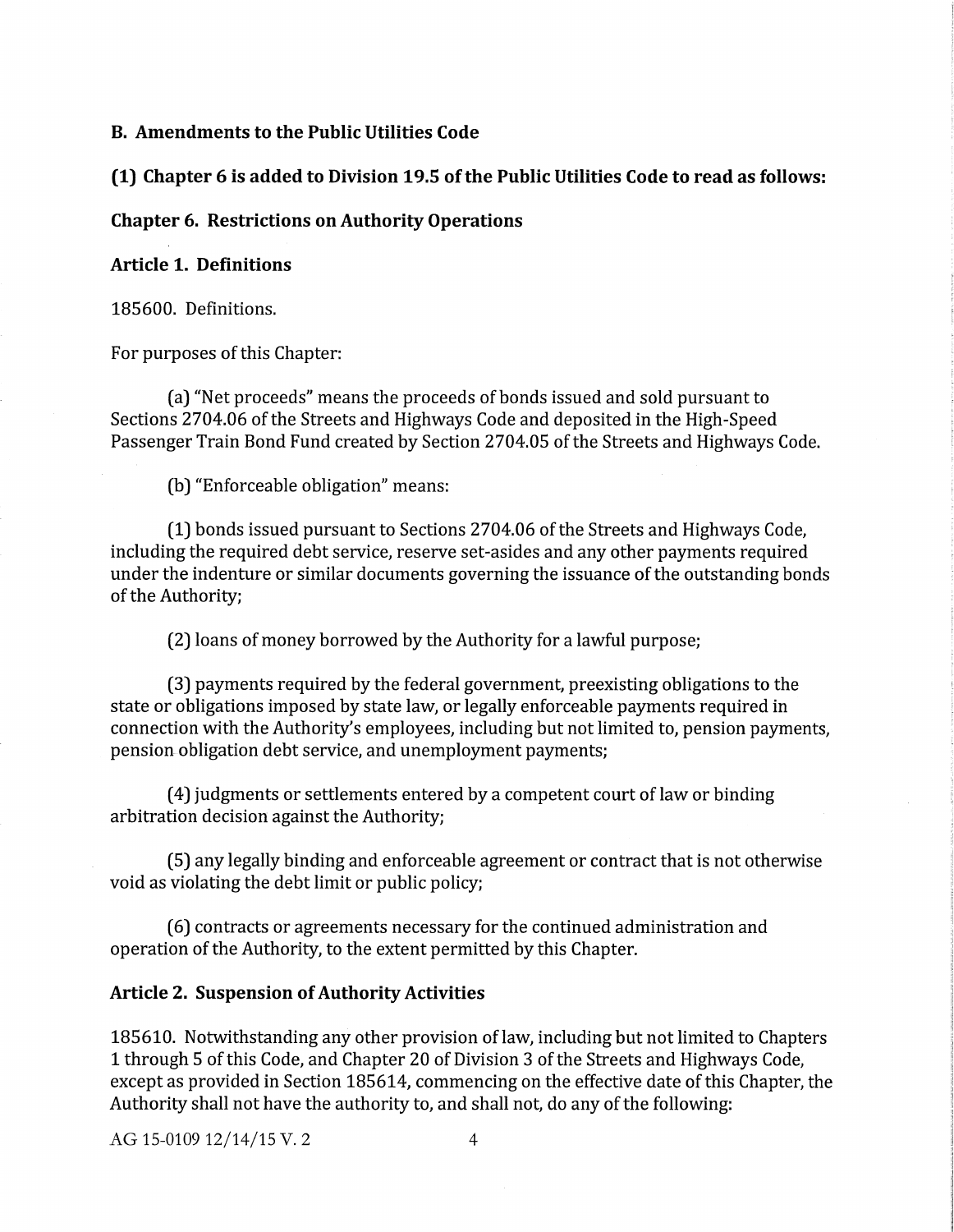(a) incur new or expand existing monetary or legal obligations;

(b) incur indebtedness, including but not limited to issuing or selling bonds, taking out or accepting loans or advances, executing trust deeds or mortgages on any real or personal property, pledging or encumbering any revenues or assets;

( c) make loans or advances or enter into agreements to provide financial assistance of any sort to any entity or person for any purpose;

( d) enter into any contracts with, incur obligations, or make commitments to any entity, whether governmental or private, or any individual or groups of individuals, for any purpose;

(e) amend or modify existing agreements, obligations or commitments with any entity or individual for any purpose;

(t) dispose of assets by sale, long-term lease, gift, grant, exchange, transfer, assignment, or otherwise, for any purpose;

(g) acquire real property by any means for any purpose;

(h) transfer, assign, vest, or delegate any of its assets, funds, rights, powers, ownership interests, or obligations for any purpose to any entity or individual;

(i) enter into new partnerships, become a member in a joint powers authority, create new entities, or take on or agree to any new duties or obligations as a member or otherwise of any entity to which the Authority belongs or with which it is in any way associated;

 $(i)$  increase the pay, benefits or contributions of any sort for any officer, employee, consultant, contractor, or any other goods or service provider that had not previously been contracted;

(k) provide optional or discretionary bonuses to any officers, employees, consultants, contractors, or any other service or goods providers;

(I) increase numbers of staff employed by the Authority beyond the number required as of the effective date of this Chapter;

(m) begin any condemnation proceeding or begin the process to acquire real property by eminent domain; and,

( n) any other action, except as explicitly authorized by this Chapter.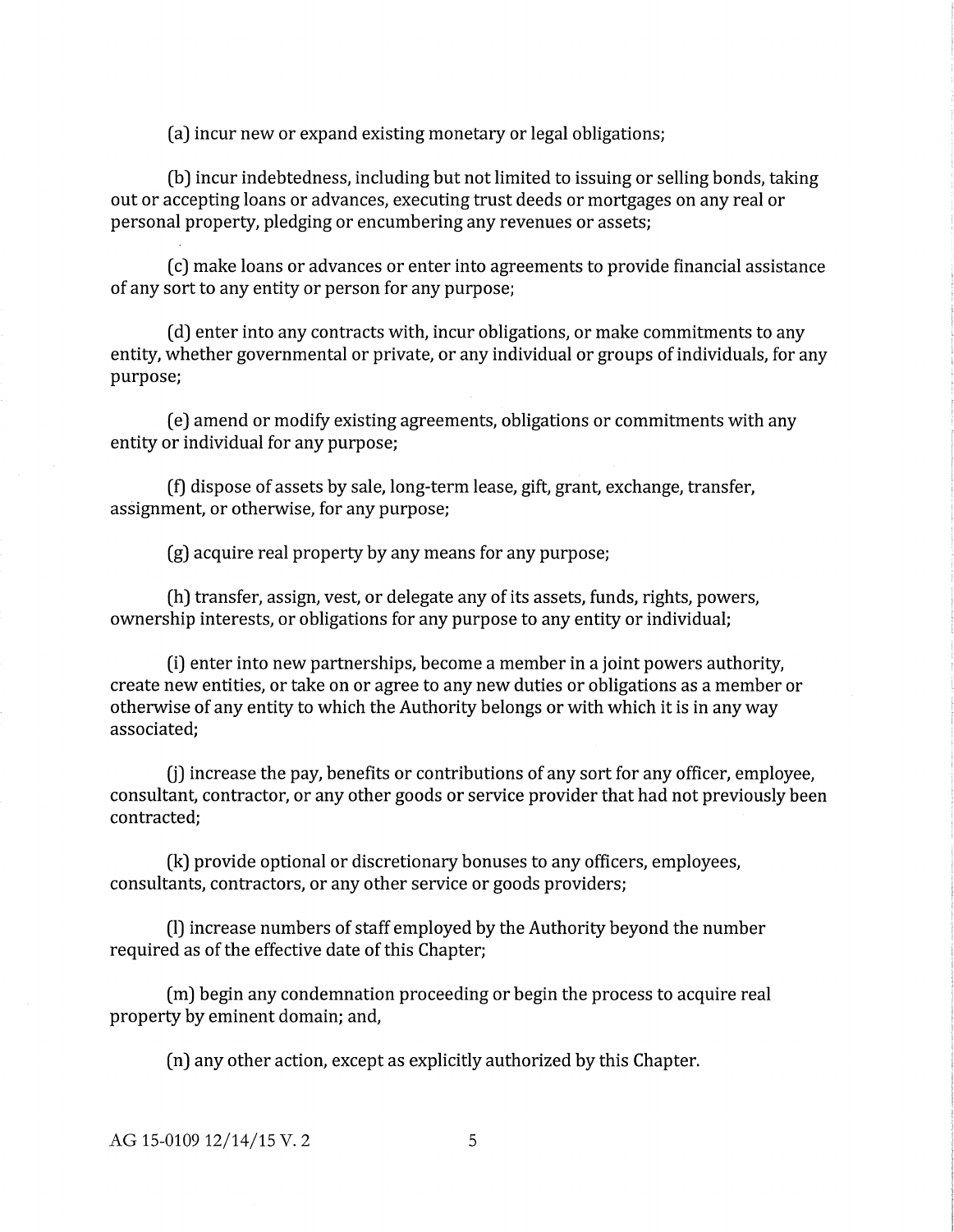185611. This Chapter is intended to preserve, to the maximum extent possible, the revenues and assets of the Authority so that those assets and revenues that are not needed to pay for enforceable obligations may be used only (a) for a purpose explicitly approved by voters adopting a separate measure voted on at the same election as this measure, or, (b) ifno such measure described in subdivision (a) is on the ballot at the same election as this measure, to retire high-speed rail bond debt received from outstanding bonds issued and sold, pursuant to Sections 2704.06-of the Streets and Highways Code, prior to the effective date of this Chapter. It is the intent of the People that the Authority take no actions that would further deplete the corpus of the Authority's funds regardless of their original source. All provisions of this Chapter shall be construed as broadly as possible to support this intent and to restrict the expenditure of funds to the fullest extent possible.

185612. Nothing in this Chapter shall be construed to interfere with the Authority's authority, pursuant to enforceable obligations as defined in this Chapter, to make payments due, enforce existing covenants and obligations, or perform its obligations.

185613. Except as provided in section 185614, and after the effective date of this Chapter, the Authority shall only do the following:

(a) Within 60 days of the effective date of this Chapter, the Authority shall adopt an enforceable obligation payment schedule, which includes the following information about each obligation:

(1) the project name associated with the obligation;

(2) the payee;

(3) a short description of the nature of the work, product, service, facility, or other thing of value for which payment is to be made;

( 4) the amount of payments obligated to be made, both the aggregate total of the obligation and the monthly amount required to be paid;

(5) any other information the Authority or the Controller deems appropriate.

(b) Upon adoption of the enforceable obligation payment schedule, the Authority shall make payments to completely satisfy the obligation as soon as possible, based on the availability of funds. Payment schedules may be aggregated as appropriate. The Authority shall not make a payment unless it is listed in an adopted enforceable obligation payment schedule, other than payments required to meet obligations with respect to bonded indebtedness.

(c) Perform obligations required pursuant to any enforceable obligation.

( d) Set aside or maintain reserves in the amount required by indentures, trust indentures, or similar documents governing the issuance of bonds;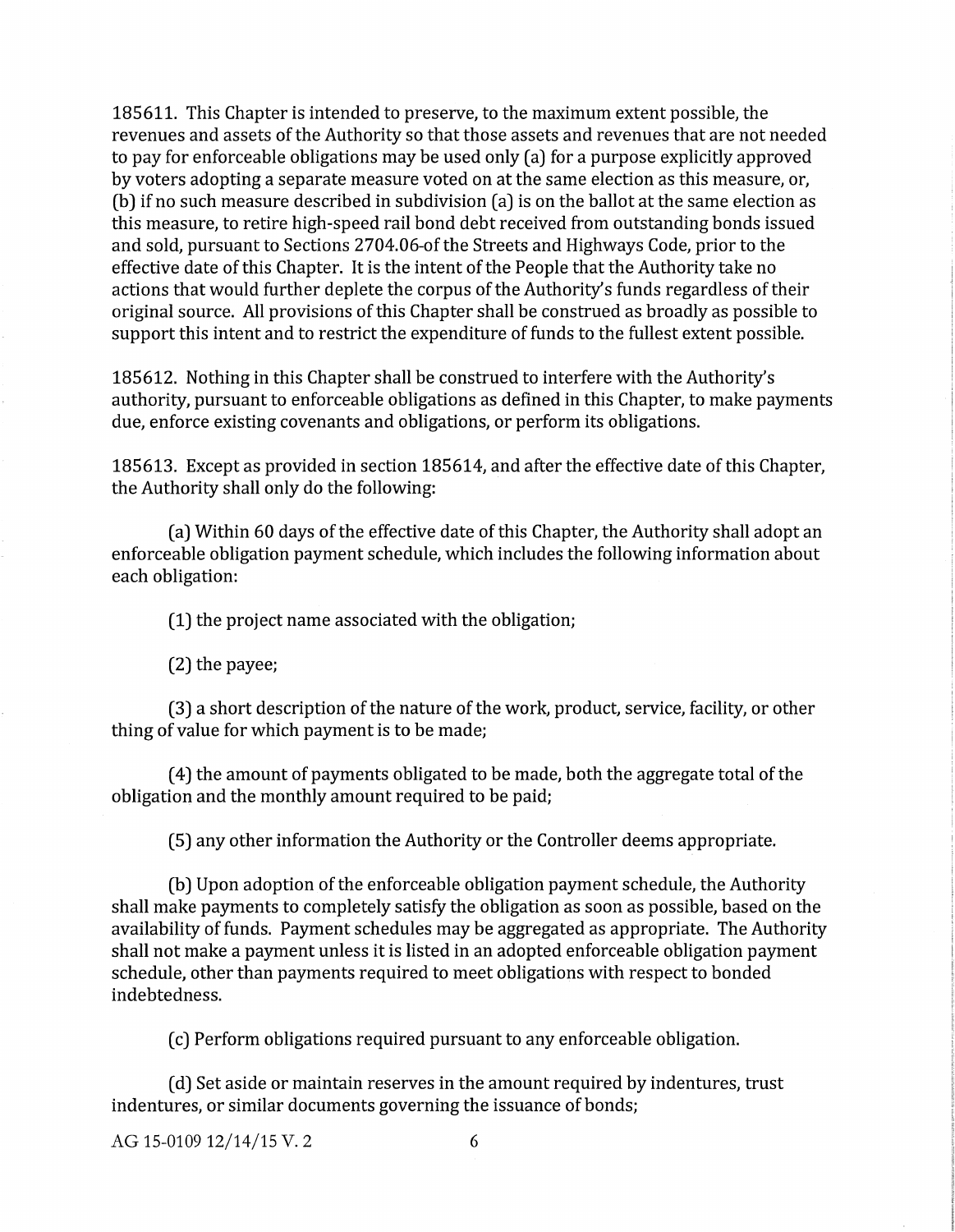( e) Consistent with the intent declared in Section 185611, preserve all assets, minimize all liabilities, and preserve all records of the Authority;

(f) Take all reasonable measures to avoid triggering an event of default under any enforceable obligation.

# 185614.

(a) The Authority may study the feasibility of completing the full route from San Francisco to Los Angeles with connections to Sacramento and San Diego, that would meet the specifications set forth in Proposition 1A, including design work, environmental studies, approvals, permitting, and research and development activities for the entire project, not for discrete segments of it.

(b) The activities authorized in subsection (a) may only be funded by continuing annual appropriations by the Legislature from state general funds, and not from Proposition 1A bond funds.

(c) If the activities authorized in subsection (a) are not completed by December 31, 2025, or at any earlier date if the activities do not demonstrate both the originally-designed and voter-approved project's feasibility and budget, or both, the California High Speed Rail Authority shall be wound down and dissolved as provided for in Article 3 of this Chapter.

# **Article 3. Winding Down and Dissolution of Authority**

185620. Upon satisfaction of all enforceable obligations identified in the enforceable obligation payment schedule, and upon the occurrence set forth in subsection (c) of Section 185614 of this Chapter, the Authority shall be dissolved and shall no longer exist as a public body, corporate or politic.

### **SECTION 4. Implementation and Interpretation**

# **A. Severability**

If any part of this measure or the application to any person or circumstance is held invalid, the invalidity shall not affect other provisions or applications which can reasonably be given effect without the invalid provision or application, and to this end, the provisions of this measure are severable.

#### **B. Conflicting measures**

This measure is intended to be comprehensive. It is the intent of the People that in the event this measure or measures relating to the same subject shall appear on the same statewide election ballot, the provisions of the other measure or measures shall be deemed to be in conflict with this measure. In the event that this measure receives a greater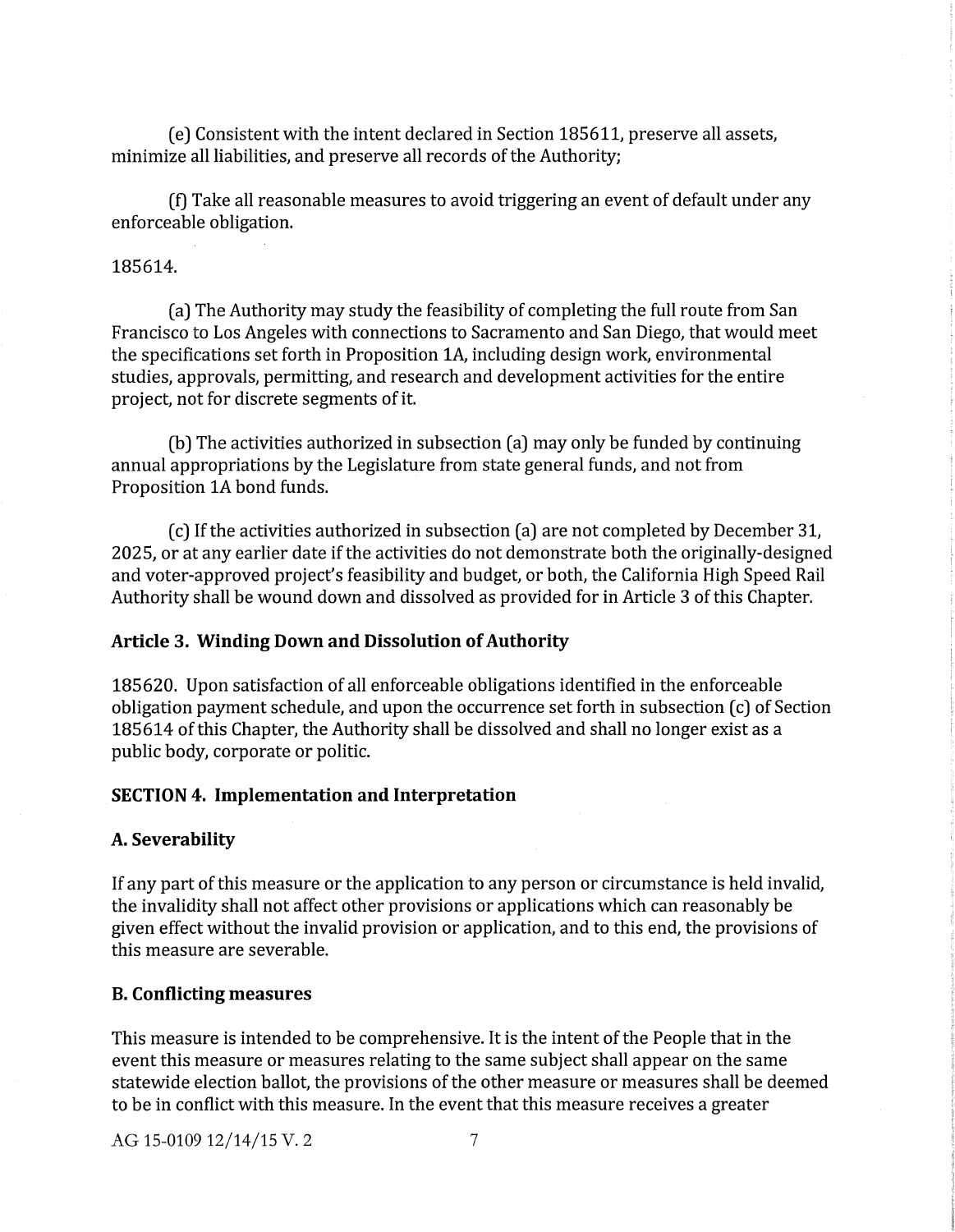number of affirmative votes, the provisions of this measure shall prevail in their entirety, and all provisions of the other measure or measures shall be null and void.

# **C. Interpretation**

This measure shall not be interpreted or applied to interfere with or supplant any valid contracts or other binding obligations pre-existing the adoption of this measure by the voters.

# **D. Proponent Standing**

The People of the State of California declare that the proponent of this measure has a direct and personal stake in defending this measure and grant formal authority to the proponent to defend this measure in any legal proceeding, either by intervening in such legal proceeding, or by defending the measure on behalf of the people and the State in the event that the State declines to defend the measure or declines to appeal an adverse judgment against the measure.

In the event that the proponent is defending this measure in a legal proceeding because the State has declined to defend it or to appeal an adverse judgment against it, the proponent shall: act as an agent of the people and the State; be subject to all ethical, legal, and fiduciary duties applicable to such parties in such legal proceedings; take and be subject to the Oath of Office prescribed by Article XX, section 3 of the California Constitution for the limited purpose of acting on behalf of the people and the State in such legal proceeding; and be entitled to recover reasonable legal fees and related costs from the State.